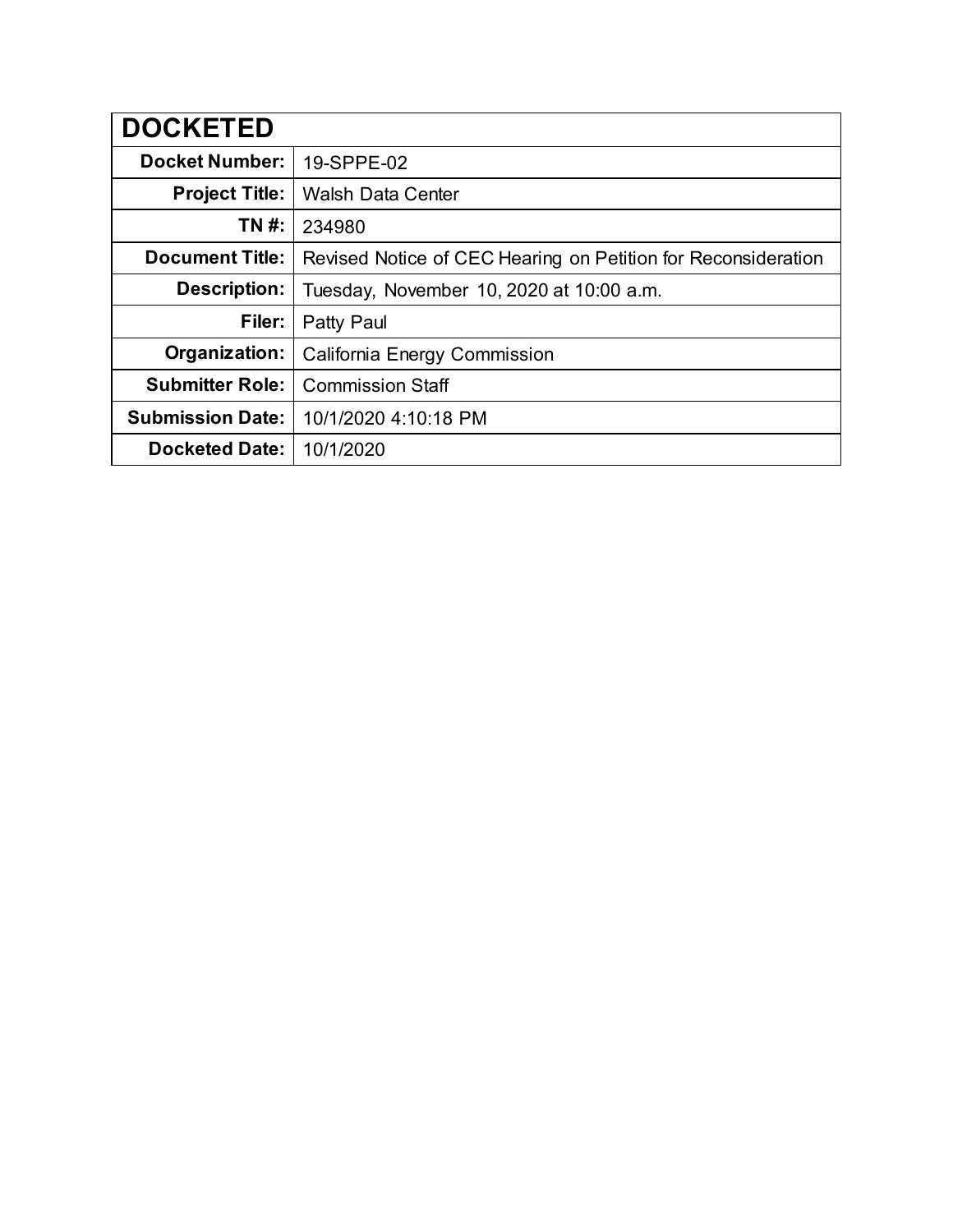

*FACILITY*

 **State of California State Energy Resources Conservation and Development Commission 1516 Ninth Street, Sacramento, CA 95814 (800) 822-6228 – www.energy.ca.gov**

**APPLICATION FOR SMALL POWER PLANT EXEMPTION FOR THE:**

*WALSH BACKUP GENERATING* 

 **Docket No. 19-SPPE-02**

## **REVISED NOTICE OF CALIFORNIA ENERGY COMMISSION HEARING ON PETITION FOR RECONSIDERATION**

On August 12, 2020, the California Energy Commission (CEC) approved the Small Power Plant Exemption (SPPE) for the Walsh Backup Generating Facility. [1](#page-1-0) On September 10, 2020, Intervenor Robert Sarvey filed a Petition for Reconsideration (Petition) of that decision.[2](#page-1-1)

**PLEASE TAKE NOTICE** that on **November 10, 2020**, the CEC will hold a public hearing to consider whether to grant or deny the Petition during the CEC's regularly scheduled Business Meeting.

# **TUESDAY, NOVEMBER 10, 2020**

**The Business Meeting begins at 10:00 a.m.**

#### **REMOTE ACCESS ONLY**

*The CEC's November 10, 2020 Business Meeting will be held remotely, consistent with Executive Orders N-25-20 and N-29-20 and recommendations from the California Department of Public Health to encourage physical distancing in order to slow the spread of COVID-19. The public and parties will be able to participate consistent with the direction in these Executive Orders.*

Please see the instructions below under the section **"PARTICIPATING REMOTELY."**

Members of the public and the parties to the Walsh Backup Generating Facility SPPE proceeding may participate and offer oral and written comments at the hearing. The CEC invites the public, agencies, and parties to file written comments on the Petition in

<span id="page-1-0"></span><sup>1</sup> [TN 234366.](https://efiling.energy.ca.gov/GetDocument.aspx?tn=234366&DocumentContentId=67223) https://efiling.energy.ca.gov/GetDocument.aspx?tn=234366&DocumentContentId=67223.

<span id="page-1-1"></span><sup>2</sup> [TN 234652-2.](https://efiling.energy.ca.gov/GetDocument.aspx?tn=234652-2&DocumentContentId=67501) https://efiling.energy.ca.gov/GetDocument.aspx?tn=234652-

<sup>2&</sup>amp;DocumentContentId=67501.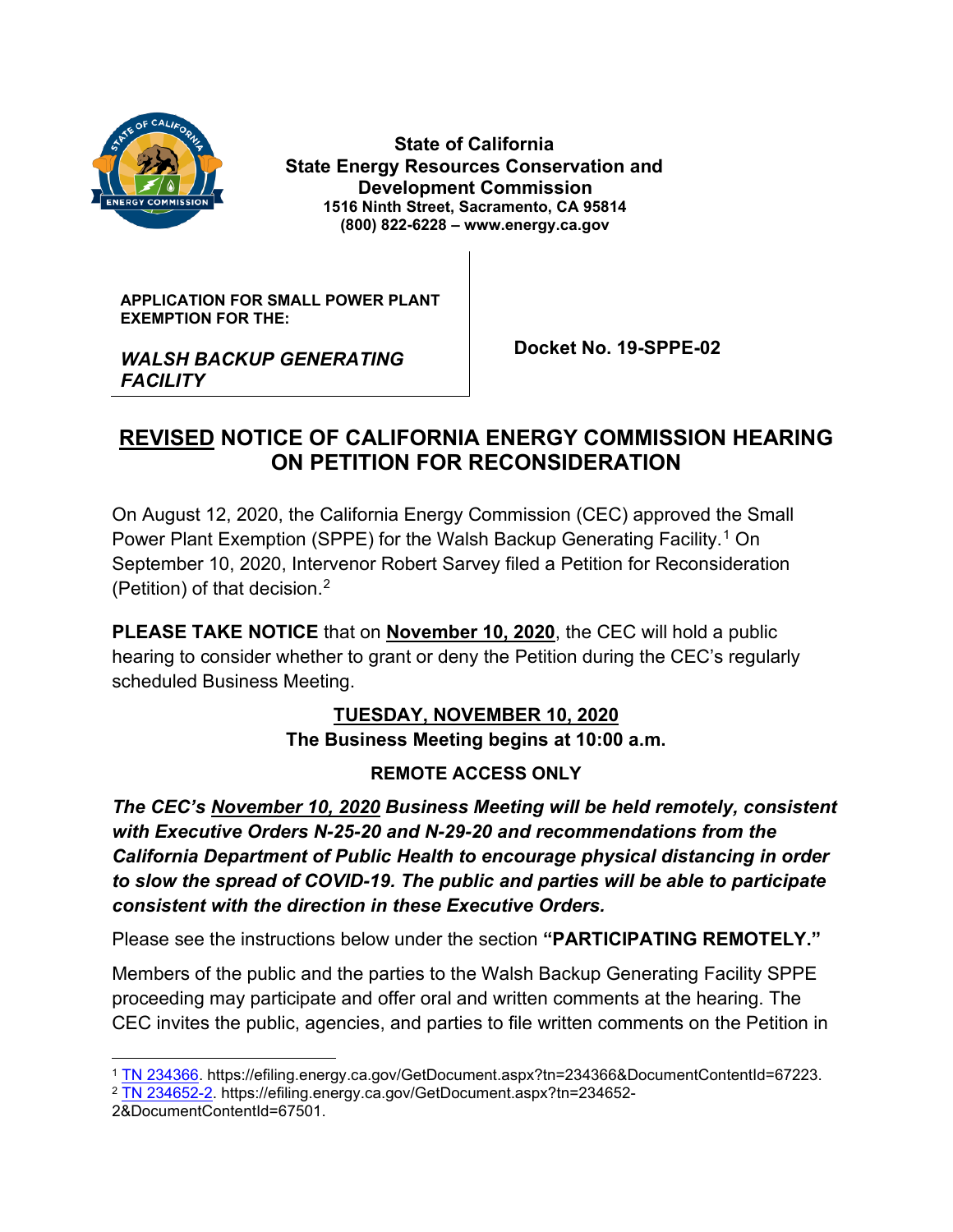advance of the hearing. For information about how to file comments before the hearing, please see instructions below under "**AGENCY AND PUBLIC PARTICIPATION**."

## **PURPOSE OF CEC HEARING**

The purpose of the hearing is to consider whether the CEC should grant or deny Intervenor Robert Sarvey's Petition. Any party may file a request for reconsideration within [3](#page-2-0)0 days after a final determination or decision.<sup>3</sup> If the CEC denies the Petition, then the original decision stands. If the CEC grants the Petition, then it will determine the procedure by which to resolve any matter being reconsidered, including, but not limited to, referring the matter back to the Committee<sup>[4](#page-2-1)</sup> or reopening the evidentiary record.

### **PARTY COMMENTS**

The parties are invited to submit written comments on the Petition. The CEC requests that comments about the Petition be submitted by 5:00 p.m. on **October 30, 2020**.

## **AGENCY AND PUBLIC PARTICIPATION**

Local, state, federal, and tribal governmental agencies and members of the public are welcome to observe and offer oral or written comments on the Petition remotely, either before or during the Business Meeting. It is not necessary to be an Intervenor or attorney to participate in the public process. [Comments may be submitted electronically](https://efiling.energy.ca.gov/Ecomment/Ecomment.aspx?docketnumber=19-SPPE-02)  [to:](https://efiling.energy.ca.gov/Ecomment/Ecomment.aspx?docketnumber=19-SPPE-02)

https://efiling.energy.ca.gov/Ecomment/Ecomment.aspx?docketnumber=19-SPPE-02.

Otherwise, written comments may be submitted for posting on the proceeding docket by [e-mailing them to](mailto:docket@energy.ca.gov) docket@energy.ca.gov, or by U.S. mail to:

California Energy Commission Docket Unit Docket Number: 19-SPPE-02 1516 Ninth Street, MS-14 Sacramento, CA 95814

For all written comments, please include the docket number and proceeding name **"Docket No. 19-SPPE-02, Walsh Backup Generating Facility SPPE"** in the subject line and on the cover page.

<span id="page-2-0"></span><sup>3</sup> Pub. Resources Code, § 25530.

<span id="page-2-1"></span><sup>4</sup> On July 15, 2019, the CEC appointed a Committee consisting of Karen Douglas, Commissioner and Presiding Member, and Patty Monahan, Commissioner and Associate Member, to conduct proceedings on the application for an SPPE for the Walsh Backup Generating Facility. (TN 228984.)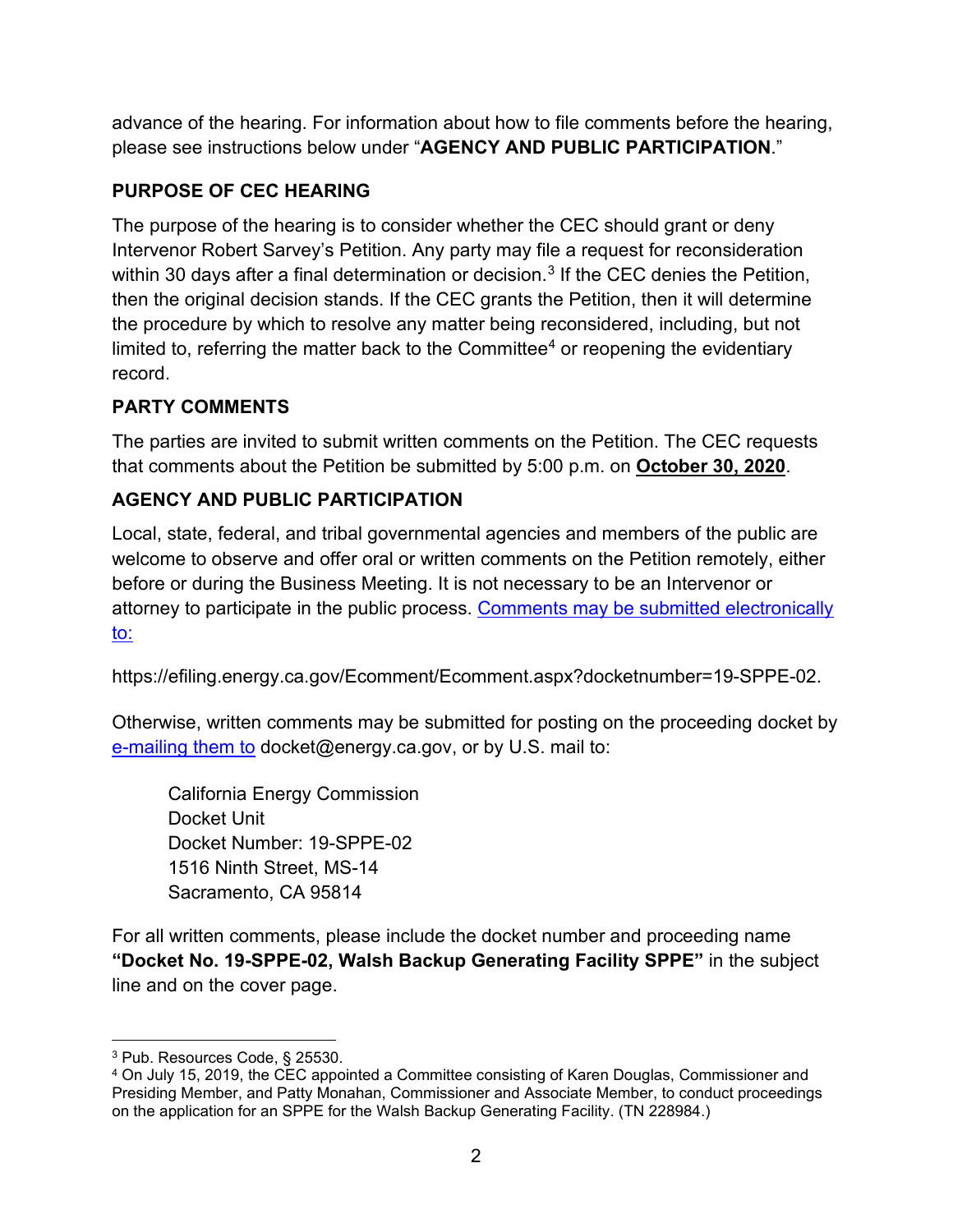The CEC will accept oral comments at the hearing. Please see the section below, "**PARTICIPATING REMOTELY**," for instructions on how to present oral comments.

**Please note:** Your written and oral comments, attachments, and associated contact information (e.g., your address, phone, email, etc.) become part of the viewable public record. Additionally, this information may become available via internet search engines.

#### **PARTICIPATING REMOTELY**

To participate by telephone only, call (888) 823-5065 on the day of the Business Meeting after 9:50 a.m. (Pacific Time). The passcode is "business meeting." If you plan to make a public comment about this Petition, please provide your name, affiliation, and the item number to the operator. The item number can be found in the Business Meeting agenda which will be posted on the [CEC's web page](https://www.energy.ca.gov/proceedings/business-meetings) at https://www.energy.ca.gov/proceedings/business-meetings.

[Click here](https://energy.zoom.us/j/93869230237?pwd=Zm96c09ULzdXTjd4eldtUXdnUGErdz09) to participate via Zoom (https://energy.zoom.us/j/93869230237?pwd=Zm96c09ULzdXTjd4eldtUXdnUGErdz09).

You may also [access Zoom](https://join.zoom.us/) at this address, https://join.zoom.us, and enter event number 938-6923-0237. The meeting password is mtg@10am.

Zoom technical support is available at (888) 799-9666 ext. 2, or visit [Zoom's help center](https://support.zoom.us/hc) at https://support.zoom.us/hc/. You may also contact the [CEC's Public Advisor's Office](mailto:CEC%E2%80%99s%20Public%20Advisor%E2%80%99s%20Office) by email at publicadvisor@energy.ca.gov, or by phone at (800) 822-6228.

Note that in order to comment or ask a question, you must call (888) 823-5065 as described above or you may email concise comments before the Business Meeting to the [Public Advisor's Office](mailto:publicadvisor@energy.ca.gov) at publicadvisor@energy.ca.gov to have the CEC's public advisor verbally relate the comments.

**[Subscribe to Electronic Mail Lists](http://www.energy.ca.gov/business_meetings) found at www.energy.ca.gov/business meetings/.** To have the Business Meeting agenda emailed to you, enter your contact information under "Subscribe."

## **PUBLIC ADVISOR AND OTHER CEC CONTACTS**

The CEC's Public Advisor's Office provides the public with assistance in participating in CEC proceedings. For information on how to participate in this proceeding, or to request interpreting services or other reasonable accommodations, please contact the [Public](mailto:publicadvisor@energy.ca.gov)  [Advisor, Noemí O. Gallardo,](mailto:publicadvisor@energy.ca.gov) at publicadvisor@energy.ca.gov, by phone at (916) 654- 4489, or toll free at (800) 822-6228. Requests for interpreting services and reasonable accommodations should be made at least five days in advance of the hearing. The CEC will work diligently to accommodate late requests.